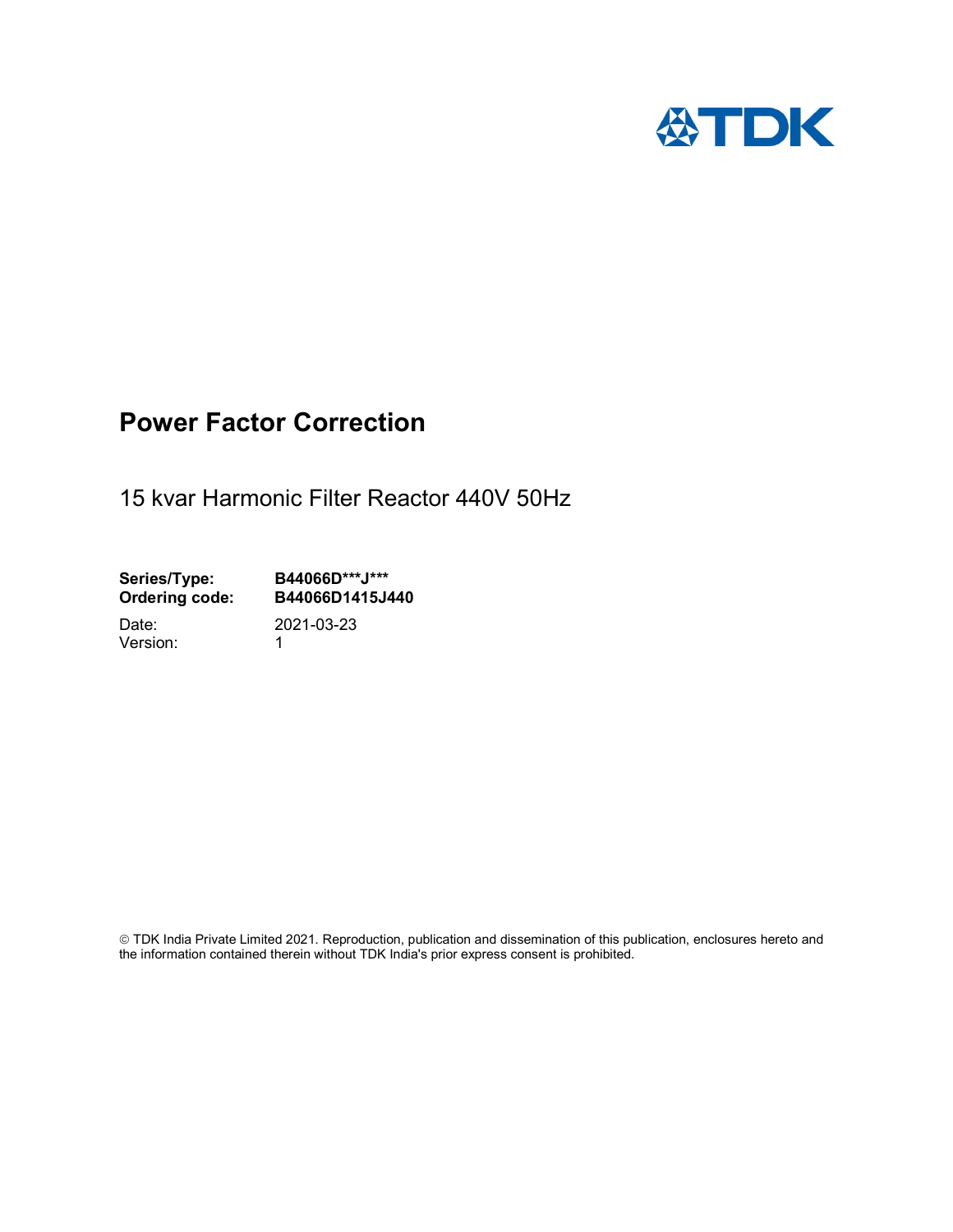# TDK

### Power Factor Correction and Content of Content of Content of Content of Content of Content of Content of Content of Content of Content of Content of Content of Content of Content of Content of Content of Content of Content

#### 15 kvar Harmonic Filter Reactor 440V 50Hz B44066D\*\*\*J\*\*\* B44066D\*\*\*J\*\*\*

#### **Characteristics**

- $\blacksquare$  Highest linearity
- Temperature control via micro switch in inner coil
- $\blacksquare$  Highest life time by high quality materials
- **Low losses**
- $\blacksquare$  High overloading capability
- Safety device, temperature micro switch
- Copper winding
- **Low noise**



| <b>Technical data</b>                           |                |                          |  |
|-------------------------------------------------|----------------|--------------------------|--|
| De-tuning factor p                              | 14             | %                        |  |
| Effective filter output $Q_C$                   | 15             | kvar                     |  |
| Rated voltage $V_R$ <sup>1)</sup>               | 440            | V                        |  |
| Rated frequency f                               | 50             | Hz                       |  |
| Ambient temperature / Insulation class          | 40 / H         | $^{\circ}C$              |  |
| Capacitance C delta (tot.)                      | 212.1          | μF                       |  |
| Inductivity L                                   | $3 \cdot 6.69$ | mH                       |  |
| Fundamental current 11 <sup>3)</sup>            | 20.86          | A                        |  |
| Linear up to $4$ )                              | 28.15          | A                        |  |
| Effective current $IRMS$ <sup>2)</sup>          | 21.02          | A                        |  |
| Rated harmonic voltages (3rd/5th/7th/11th/13th) | 0.5/6/5/3.5/3  | %                        |  |
| Temperature protection (NC)                     | yes            | $\overline{\phantom{a}}$ |  |
| Total losses $P_D$                              | 150            | W                        |  |
| Total weight                                    | 18             | kg                       |  |

<sup>1)</sup> Voltage rise up to 106% of rated voltage is considered in current  $I_{\text{eff}}$ .

<sup>2)</sup>  $I_{eff} = \sqrt{(I_1^2 + I_3^2 + ... I_x^2)}$ 

<sup>3)</sup>  $11 = 1.06$   $\cdot$   $I_R$  ( $I_R$  = Capacitor current 50Hz)

<sup>4)</sup> Linear current =  $1.43$   $\cdot$  I<sub>R</sub> (I<sub>R</sub> = Capacitor current 50Hz)

#### **Connection**

| Line                | l 1U1-1V1-1W1       |
|---------------------|---------------------|
| Capacitors          | l 1U2-1V2-1W2       |
| Temperature control | <u> 4 ຕ</u><br>ے- ا |

#### Reference standard IEC60076-6

CAP FILM ES PFC PM 2021-03-23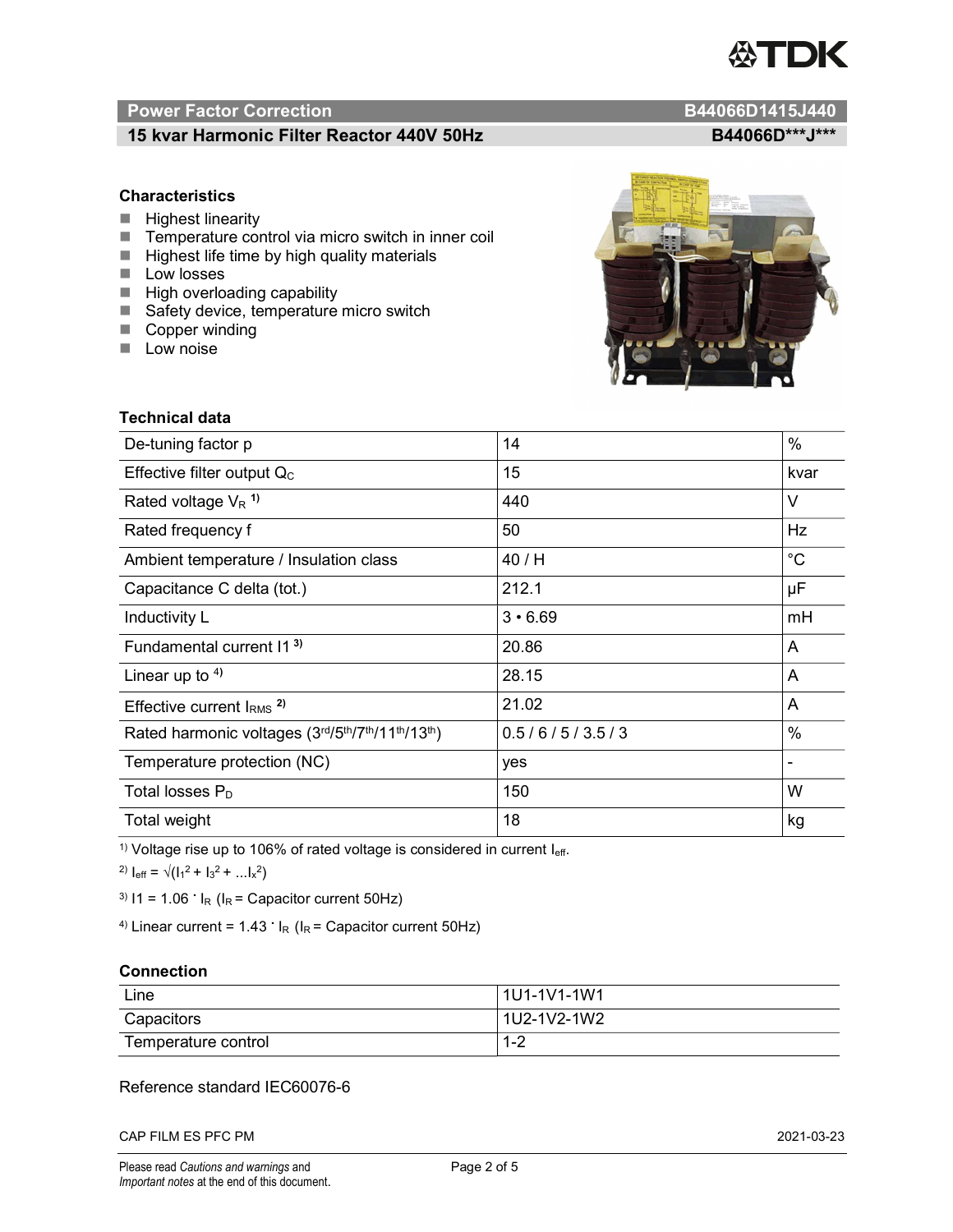

#### Power Factor Correction and B44066D1415J440

#### 15 kvar Harmonic Filter Reactor 440V 50Hz B44066D\*\*\*J\*\*\* B44066D\*\*\*J\*\*\*

#### Dimensional drawings



#### **Dimensions**

| L/mm  | 225          | b/mm  | 112  |
|-------|--------------|-------|------|
| H/mm  | 205          | e/mm  | 96±5 |
| W/mm  | $155 + 5$    | d1/mm | 10.8 |
| 11/mm | 190          | d2/mm | 15.5 |
| 12/mm | 190          | A     | 175  |
| n1/mm | 150          | B     | 95   |
| n2/mm | $97.5 \pm 3$ | Ø     | 8.5  |

#### Cautions and warnings

- Do not install the reactor in case of any visible damages.
- $\blacksquare$  Installation must be done by skilled personnel only.
- Do not use or store harmonic filter reactors in corrosive atmosphere, especially where chloride gas, sulphide gas, acid, alkali, salt or similar substances are present.
- $\Box$  Do not touch the device during operation: all electrically active parts of this equipment such as windings, electronic components, leads, fuses and terminals carry a dangerous voltage which can lead to burns or electric shock.
- Covers which protect these electrically active parts from being touched must not be opened or removed during operation.
- Before any assembly or maintenance work is started, all installations and equipment must be disconnected from the power source.
- Noncompliance with these instructions may lead to death, serious injury or major damage to equipment.

FAILURE TO FOLLOW CAUTIONS MAY RESULT, WORST CASE, IN PREMATURE FAILURES OR PHYSICAL INJURY.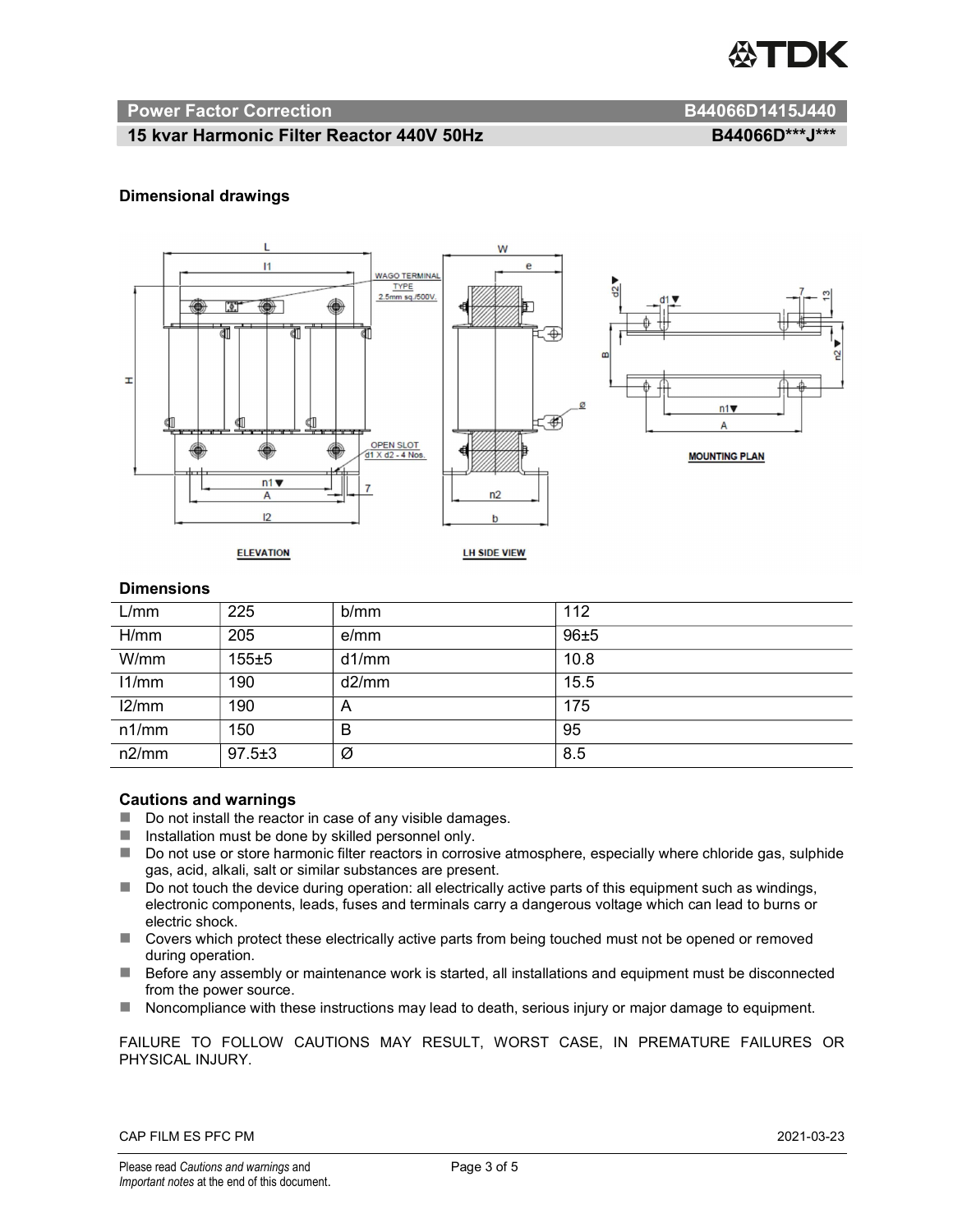

#### Power Factor Correction **B44066D1415J440**

#### 15 kvar Harmonic Filter Reactor 440V 50Hz B44066D\*\*\*J\*\*\*

The following applies to all products named in this publication:

- 1. Some parts of this publication contain statements about the suitability of our products for certain areas of application. These statements are based on our knowledge of typical requirements that are often placed on our products in the areas of application concerned. We nevertheless expressly point out that such statements cannot be regarded as binding statements about the suitability of our products for a particular customer application. As a rule we are either unfamiliar with individual customer applications or less familiar with them than the customers themselves. For these reasons, it is always ultimately incumbent on the customer to check and decide whether a product with the properties described in the product specification is suitable for use in a particular customer application.
- 2. We also point out that in individual cases, a malfunction of electronic components or failure before the end of their usual service life cannot be completely ruled out in the current state of the art, even if they are operated as specified. In customer applications requiring a very high level of operational safety and especially in customer applications in which the malfunction or failure of an electronic component could endanger human life or health (e.g. in accident prevention or life-saving systems), it must therefore be ensured by means of suitable design of the customer application or other action taken by the customer (e.g. installation of protective circuitry or redundancy) that no injury or damage is sustained by third parties in the event of malfunction or failure of an electronic component.
- 3. The warnings, cautions and product-specific notes must be observed.
- 4. In order to satisfy certain technical requirements, some of the products described in this publication may contain substances subject to restrictions in certain jurisdictions (e.g. because they are classed as hazardous). Useful information on this will be found in our Material Data Sheets on the Internet (www.tdk-electronics.tdk.com/material). Should you have any more detailed questions, please contact our sales offices.
- 5. We constantly strive to improve our products. Consequently, the products described in this publication may change from time to time. The same is true of the corresponding product specifications. Please check therefore to what extent product descriptions and specifications contained in this publication are still applicable before or when you place an order.

We also reserve the right to discontinue production and delivery of products. Consequently, we cannot guarantee that all products named in this publication will always be available. The aforementioned does not apply in the case of individual agreements deviating from the foregoing for customer-specific products.

- 6. Unless otherwise agreed in individual contracts, all orders are subject to our General Terms and Conditions of Supply.
- 7. Our manufacturing sites serving the automotive business apply the IATF 16949 standard. The IATF certifications confirm our compliance with requirements regarding the quality management system in the automotive industry. Referring to customer requirements and customer specific requirements ("CSR") TDK always has and will continue to have the policy of respecting individual agreements. Even if IATF 16949 may appear to support the acceptance of unilateral requirements, we hereby like to emphasize that only requirements mutually agreed upon can and will be implemented in our Quality Management System. For clarification purposes we like to point out that obligations from IATF 16949 shall only become legally binding if individually agreed upon.